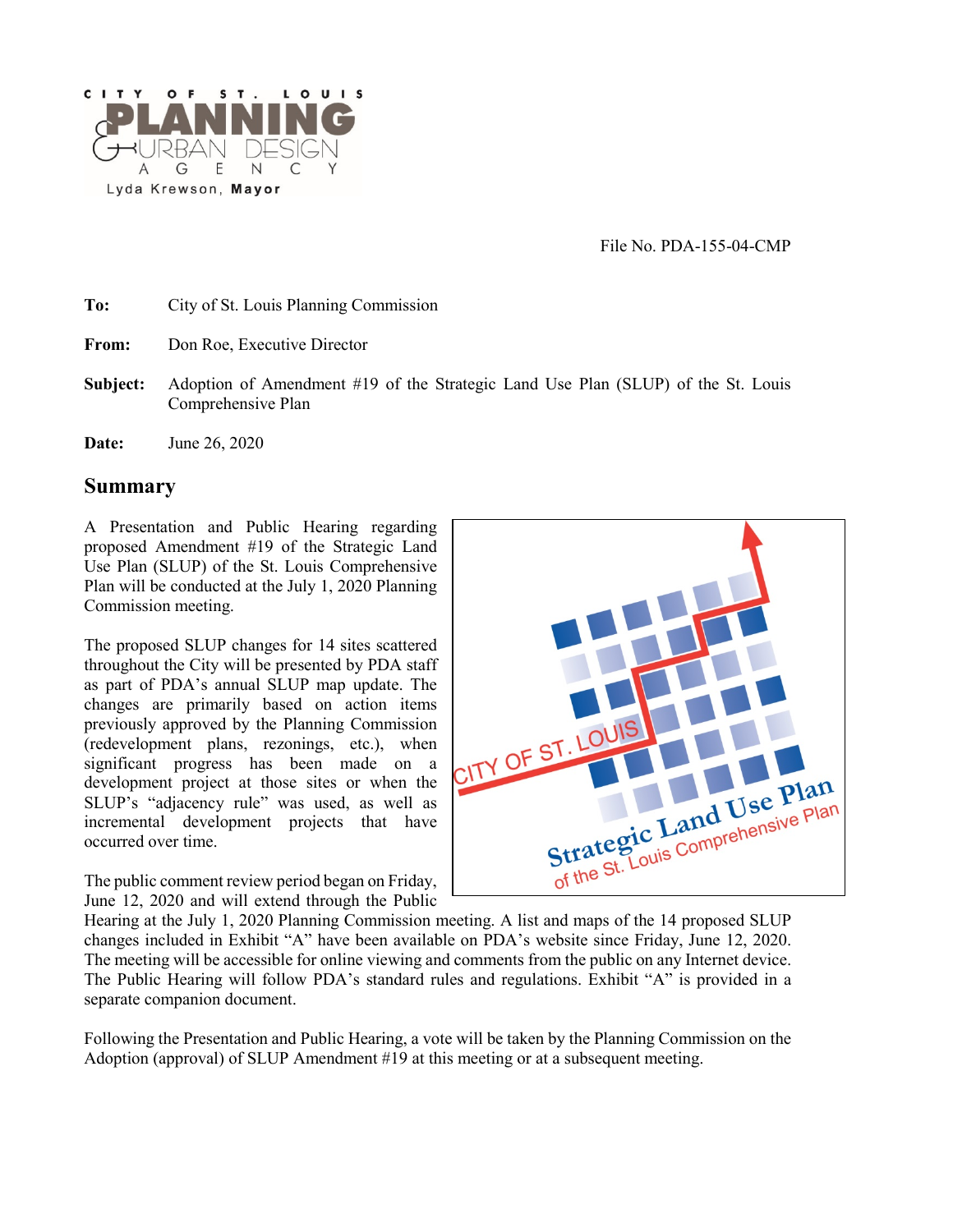### **Recommended Action**

That the Planning Commission **adopts and approves Amendment #19 of the Strategic Land Use Plan (SLUP) of the St. Louis Comprehensive Plan** for general SLUP changes located throughout the City -- as listed in Exhibit "A" -- inclusive of all prior amendments.

# **Background**

- The Strategic Land Use Plan (SLUP) of the St. Louis Comprehensive Plan is the City's general land use plan. It categorizes each city block in the City into one (sometimes more) broad land use development/category, known as a Strategic Land Use Category. The SLUP was initially adopted on January 5, 2005 and has been amended 18 times since then.
- Ordinance 64687 requires that an amendment to the City's Comprehensive Plan be preceded by at least one Public Hearing, and that the advertising (public notice) for the Public Hearing be published in a daily newspaper of general circulation in the City and in The City Journal at least 20 days in advance of the Public Hearing. The public comment review period began on Friday, June 12, 2020 and will extend through the Public Hearing at the July 1, 2020 Planning Commission meeting. (Public notices were published in the Tuesday, June 9, 2020 issues of The City Journal and St. Louis Daily Record.) A list and maps of the 14 proposed SLUP changes were posted for public review on PDA's website -- <http://www.stlouis-mo.gov/planning/> -- on Friday, June 12, 2020, and are attached to this resolution. (See Exhibit "A".)
- The proposed SLUP changes in Exhibit "A" include 14 sites located throughout the City. They have been consolidated into one amendment (SLUP Amendment #19). This proposed amendment is not intended to be a complete review of the entire SLUP map. Rather, the proposed SLUP changes in SLUP Amendment #19 are primarily based on action items previously approved by the Planning Commission (redevelopment plans, rezonings, adopted plans, etc.), when significant progress has been made on a development project at those sites or when the SLUP's "adjacency rule" was used, as well as incremental development projects that have occurred over time. (The last general update -- SLUP Amendment #18 -- was adopted by the Planning Commission at its February 6, 2019 meeting.)
- A list and maps of the 14 proposed SLUP changes in Exhibit "A" include the following information: a description and name of the development project, address or location, neighborhood, current Strategic Land Use Category, proposed Strategic Land Use Category, and PDA resolution number.
- At the July 1, 2020 Planning Commission meeting, a Presentation will be made by PDA staff regarding the 14 proposed SLUP changes. A Public Hearing will then be conducted. Due to the COVID-19 pandemic and subsequent Public Health Orders, the Public Hearing will be conducted by videoconference. The meeting will be accessible for online viewing and comments from the public on any Internet device. The Public Hearing will follow PDA's standard rules and regulations. Following the Presentation and Public Hearing, a vote will be taken by the Planning Commission on the Adoption of SLUP Amendment #19 at this meeting or at a subsequent meeting. Unlike most Planning Commission actions -- where the Planning Commission is making its recommendation to the Board of Aldermen -- the power to amend the SLUP rests solely with the Planning Commission.